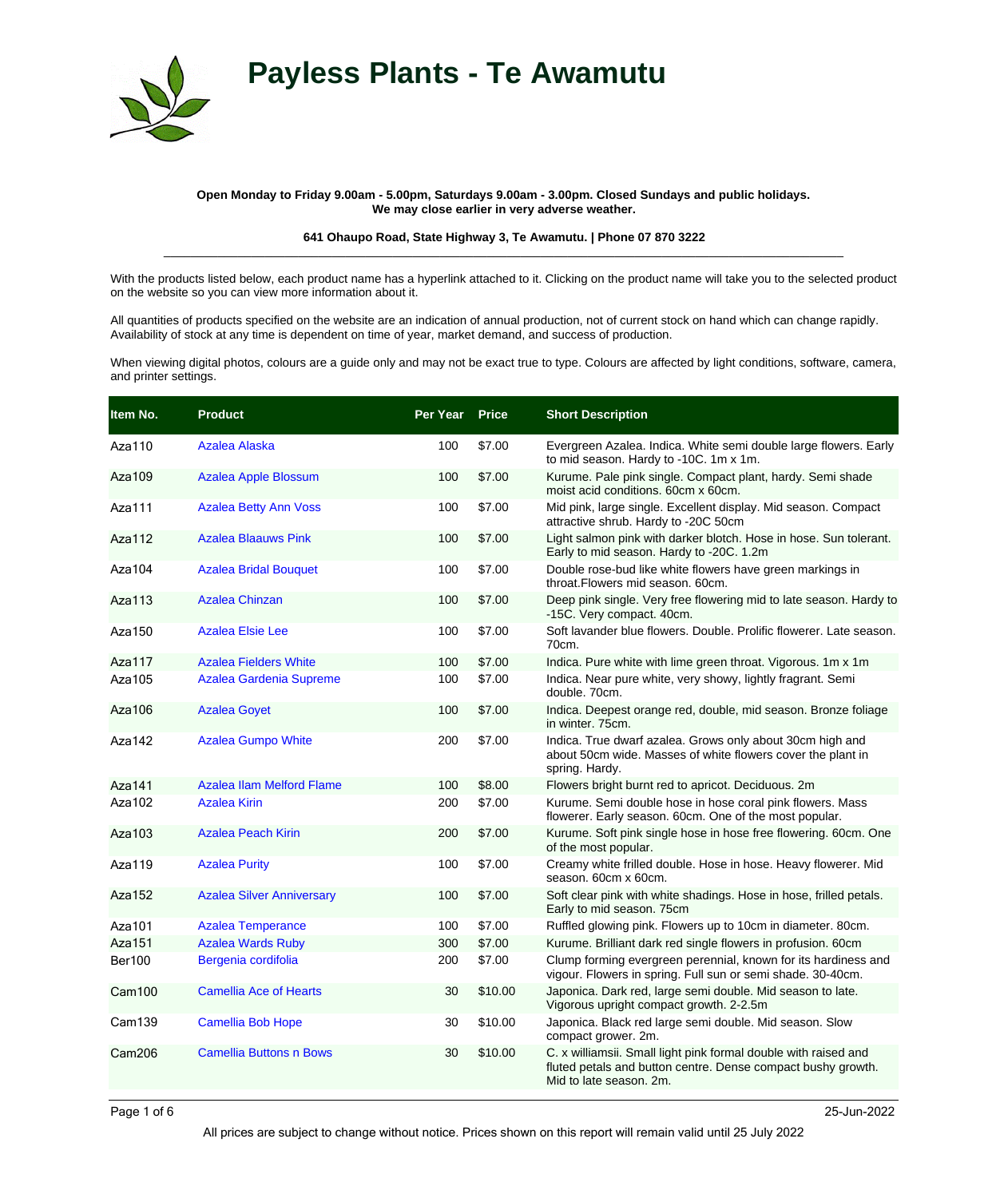| Item No.           | <b>Product</b>                   | Per Year | <b>Price</b> | <b>Short Description</b>                                                                                                                                                                                                    |
|--------------------|----------------------------------|----------|--------------|-----------------------------------------------------------------------------------------------------------------------------------------------------------------------------------------------------------------------------|
| Cam205             | <b>Camellia Commander Mulroy</b> | 30       | \$10.00      | Japonica. Formal double white with slight touch of pink at the<br>margin. Mid season. Flowers up to 12 cm across.                                                                                                           |
| Cam145             | <b>Camellia Desire</b>           | 30       | \$10.00      | Japonica. Ivory white, delicately blushed pink on the edges.<br>Large formal double. Mid season. Compact habit. 2.5m.                                                                                                       |
| Cam147             | <b>Camellia E.G Waterhouse</b>   | 30       | \$10.00      | Japonica. x C. williamsii. Pure pink warm medium formal double.<br>Mid season to late. Columnar growth. Very popular. 2.5m                                                                                                  |
| Cam200             | <b>Camellia Early Pearly</b>     | 1800     | \$7.00       | Sasangua White with a tinge of pink. Small to medium formal<br>double. Flowers autumn to early winter. Average upright growth.<br>Popular for hedging. 2 - 3m unpruned.                                                     |
| Cam144             | <b>Camellia Fairy Blush</b>      | 500      | \$7.00       | Hybrid. Masses of miniature soft pink flowers opening from pink<br>buds. Fragrant. Suitable as a specimen plant, a tub plant or for<br>hedging. 2-3m.                                                                       |
| Cam <sub>204</sub> | <b>Camellia High Fragrance</b>   | 30       | \$10.00      | Hybrid. Medium size informal double. Pale pink shading darker at<br>the edges. Very fragrant. Strong upright growth. Mid to late<br>season. 2.5m.                                                                           |
| Cam201             | Camellia Jennifer Susan          | 150      | \$7.00       | Sasanqua. Early flowering, pale pink, informal double with curled<br>petals. Chinese synonym: Niuzinu                                                                                                                       |
| Cam207             | <b>Camellia Moonlight Bay</b>    | 30       | \$10.00      | C. japonica. (syn: C. Yueguangwan) A very large light orchid pink,<br>semi double, blooms early to late season. Origin: Nuccios<br>Nurseries, Altadena, California USA. Flower size is 14.5cm<br>across.                    |
| Cam161             | <b>Camellia Nicky Crisp</b>      | 30       | \$10.00      | Japonica. Compact, slow growing with dark green leaves.<br>Flowers open, semi double 11cm across, blush pink. 2m                                                                                                            |
| Cam149             | <b>Camellia Rosabelle</b>        | 130      | \$7.00       | Hybrid. Rose pink miniature semi double, cupped form. Strong<br>bushy growth. Long flowering period. 2m.                                                                                                                    |
| Cam148             | Camellia Setsugekka              | 600      | \$7.00       | Sasanqua. Large white single with fluted petals, and prominent<br>yellow stamens. Tall and bushy. 2.5m.                                                                                                                     |
| Cam150             | <b>Camellia Softly</b>           | 30       | \$10.00      | Japonica. Medium white formal double with soft pink edges.<br>Slender upright habit. Mid to late season. 2.5m.                                                                                                              |
| Cam160             | <b>Camellia Spring Festival</b>  | 30       | \$10.00      | Hybrid. Soft pink miniature rose form to semi double. Mid to late<br>season. Narrow upright columnar growth habit. 2.5m.                                                                                                    |
| <b>Cam202</b>      | <b>Camellia Takanini</b>         | 50       | \$7.00       | Japonica. Glowing dark red to mauve, anemone form. Long<br>flowering period. Strong grower. 2.5m.                                                                                                                           |
| Cam146             | <b>Camellia Tootsie</b>          | 30       | \$10.00      | Japonica. Miniature white formal double. Slow, upright growth.<br>Mid to late season.                                                                                                                                       |
| <b>Cam151</b>      | Camellia transnokoensis          | 300      | \$7.00       | Species. Masses of tiny white flowers opening from pink buds.<br>Fragrant. Use as an ornamental. tub plant or for hedging. 2-3<br>metres.                                                                                   |
| Cam208             | Camellia tsaii                   | 30       | \$10.00      | Species. White small single fragrant flowers borne in abundance.<br>Mid season. Graceful habit. 2-3m.                                                                                                                       |
| Cam <sub>143</sub> | <b>Camellia Yuletide</b>         | 30       | \$10.00      | Sasanqua. C. x vernalis. Flower bright red with prominent yellow<br>stamens. Growth is upright columnar to about 3 metres. Can be<br>planted as a specimen or used as a hedge. A C. Hiryu seedling.                         |
| Car100             | Carex testacea                   | 500      | \$6.00       | NZ orange tussock. Grows as a tidy clump 50 - 60cm high.<br>Average garden conditions.                                                                                                                                      |
| <b>Chi100</b>      | Chionachloa flavicans            | 300      | \$6.00       | NZ Native species. Dwarf Toe Toe. Low growing grass like plant<br>with attractive weeping flower plumes on short stems. A top<br>landscaping plant. Prefers full sun average conditions. 80cm x<br>1m. Hardy.               |
| Cho <sub>100</sub> | Choisya ternata                  | 300      | \$7.00       | Mexican Orange Blossum. Grows 1.2 to 1.5 metres height and<br>up to approx 2m across. Deep green slightly aromatic leaves with<br>masses of white star like flowers in spring and summer. Hardy.<br>Full sun or semi shade. |
| <b>Cis100</b>      | <b>Cistus Snowmound</b>          | 200      | \$7.00       | Rock Rose. Hardy evergreen shrub. White single flower with<br>large yellow stames in summer. Prefers full sun. 1m x 50cm                                                                                                    |
| <b>Col100</b>      | <b>Coleonema Sunset Gold</b>     | 300      | \$7.00       | Golden Breath of Heaven. Bright gold foliage all year, with small<br>light pink star like flowers late winter into spring. Must be in full<br>sun and well drained soil.                                                    |
| <b>Con101</b>      | Convolvulus cnoreum              | 300      | \$7.00       | Silverbush. A popular groundcover shrub with distinctive silver<br>foliage and large white trumpet like flowers in spring. Prefers full<br>sun well drained soil. 40cm high x 1m wide. Hardy. Ideal for bark<br>gardens.    |
| Cor100             | <b>Coreopsis Mango Punch</b>     | 200      | \$7.00       | Mango Punch Tickseed. Compact perennial with magnificent<br>orange apricot flowers from early summer to autumn. Full sun or<br>partial shade. 30cm height x 50cm width.                                                     |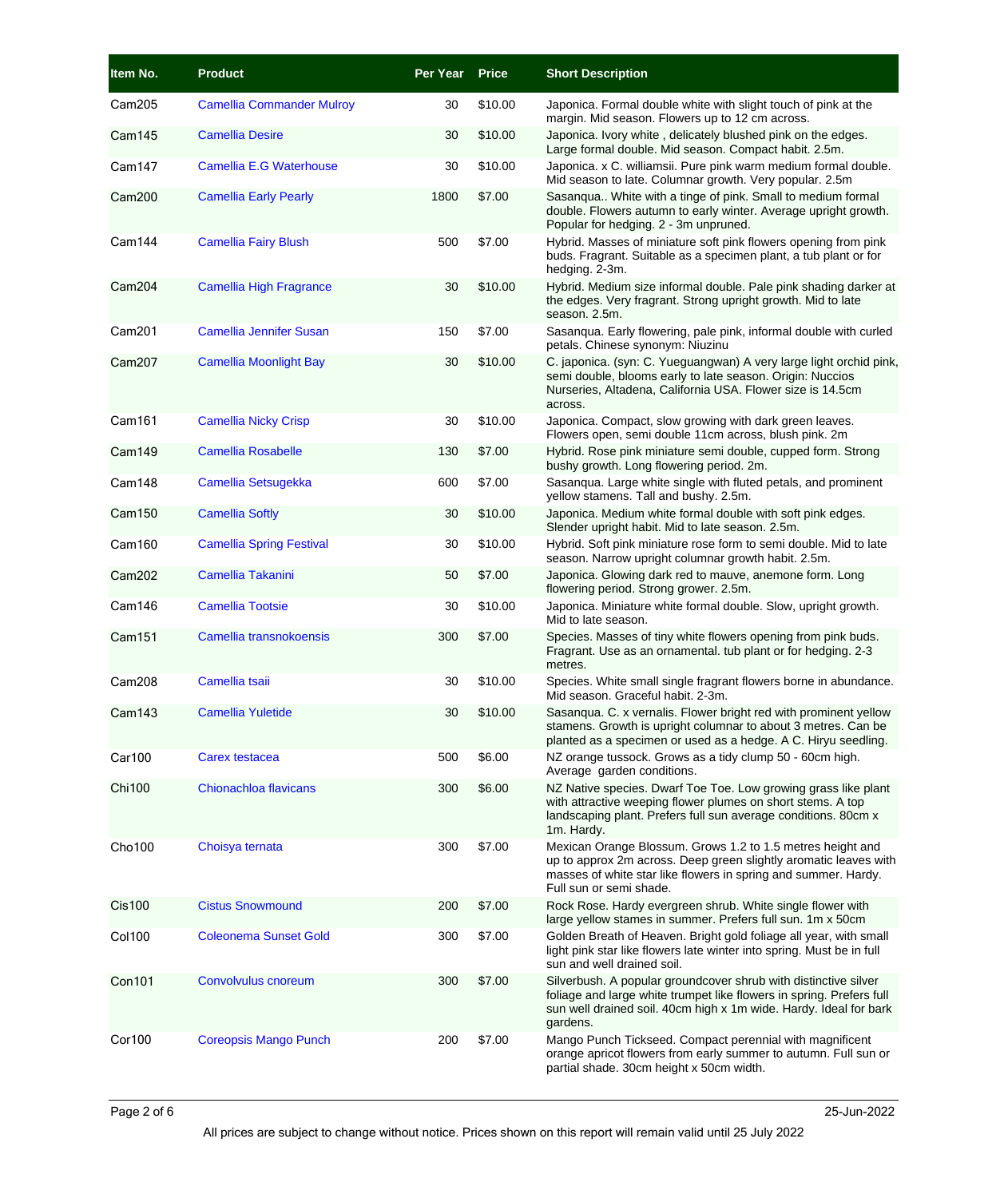| Item No.           | <b>Product</b>                          | Per Year Price |        | <b>Short Description</b>                                                                                                                                                     |
|--------------------|-----------------------------------------|----------------|--------|------------------------------------------------------------------------------------------------------------------------------------------------------------------------------|
| Die 100            | Dietes grandiflora                      | 200            | \$7.00 | Fortnight Lily. Clump forming foliage plant. White flowers with<br>buttery yellow markings. Excellent landscape plant. Full sun will<br>cope with dry conditions. 1m x 60cm. |
| Gar100             | Gardenia radicans                       | 500            | \$8.00 | Low growing evergreen shrub ideal for shady position. White<br>fragrant flowers in spring and summer. Prefers lightly moist soil<br>conditions. 80cm.                        |
| Hem109             | <b>Hemerocallis Alvatine Taylor</b>     | 36             | \$7.00 | Daylily. Large single, orchid lavender pink with ivory cream<br>throat. Evergreen. 1m.                                                                                       |
| Hem22              | <b>Hemerocallis Annie Golightly</b>     | 36             | \$7.00 | Daylily. Large, triangular blooms that stay open at night. The lily<br>flowers are bright red with yellow-green throats and creamy-white<br>mid-veins. To 1m.                |
| Hem105             | <b>Hemerocallis Aspiration</b>          | 30             | \$7.00 | Daylily. Large rose pink flowers with a darker eye. 1m,<br>Deciduous.                                                                                                        |
| Hem108             | <b>Hemerocallis Aztec Gold</b>          | 36             | \$7.00 | Daylily. Flowers are bright gold. Top plant for visual impact.<br>Grows to 1m. Deciduous in cold climates.                                                                   |
| Hem106             | <b>Hemerocallis Buddy</b>               | 36             | \$7.00 | Daylily. Soft pinky red. Full sun or semi shade. Up to 1m.<br>Deciduous in cold climates.                                                                                    |
| Hem110             | <b>Hemerocallis Cedar Waxwing</b>       | 36             | \$7.00 | Daylily. Rich lavender pink with rose pink halo. Full sun or semi<br>shade, 1. Deciduous.                                                                                    |
| Hem101             | <b>Hemerocallis Chemistry</b>           | 36             | \$7.00 | Daylily. Frilled autumn tones of coral, salmon and apricot blooms.<br>Grows 60-90cm. Evergreen.                                                                              |
| Hem120             | <b>Hemerocallis Chinese Pavillion</b>   | 36             | \$7.00 | Daylily. Large light rose blooms with apricot centre. To 1m. Full<br>sun or semi shade. Evergreen                                                                            |
| Hem <sub>121</sub> | <b>Hemerocallis Double Cameo</b>        | 36             | \$7.00 | Daylily. Double flowers of a melon-lemon blend with lavender<br>midribs. Very showy. Deciduous in cold climates. To 1m                                                       |
| Hem111             | Hemerocallis Eighteen Carat             | 36             | \$7.00 | Daylily. Flowers bright gold with a green throat. Semi evergreen.<br>60-90cm.                                                                                                |
| Hem122             | <b>Hemerocallis Grape Ripples</b>       | 36             | \$7.00 | Daylily. Flowers fragrant rich purple flowers with pale green<br>throats. Compact growth to 70cm. Evergreen.                                                                 |
| Hem102             | <b>Hemerocallis Happy Reward</b>        | 36             | \$7.00 | Day Lily. Flowers a huge light yellow with ruffled edges. A feature<br>plant which stands out in the garden.                                                                 |
| Hem112             | <b>Hemerocallis James Marsh</b>         | 36             | \$7.00 | Daylily. Large trumpet-shaped rosy red flowers with shiny petals.<br>An excellent variety producing lots of flowers of excellent quality.<br>90cm. Deciduouss                |
| Hem115             | Hemerocallis King Lamoni                | 36             | \$7.00 | Daylily. Flowers scarlet red with a green throat. To 90cm.<br>Evergreen.                                                                                                     |
| Hem <sub>130</sub> | <b>Hemerocallis Little Christine</b>    | 36             | \$7.00 | Day Lily. Miniature flower, dark burgundy red. Smaller grower.                                                                                                               |
| Hem123             | <b>Hemerocallis Marcia Faye</b>         | 36             | \$7.00 | Daylily. Creamy rose-pink flowers with ivory midribs and pale<br>green throats. 50cm. Semi evergreen.                                                                        |
| Hem124             | <b>Hemerocallis Memories</b>            | 36             | \$7.00 | Daylily. Large flower combination orange, peach and apricot with<br>a lemon centre. 90cm. Evergreen.                                                                         |
| Hem104             | <b>Hemerocallis Moon Goddess</b>        | 36             | \$7.00 | Slightly ruffled, soft creamy vellow blooms with a green throat.<br>Slightly fragrant. Grows 60-90cm. Evergreen.                                                             |
| Hem107             | <b>Hemerocallis Pawn of Prophecy</b>    | 36             | \$7.00 | Daylily. Small miniature purple with yellow eye. Plants grow more<br>compact than most forms. 70cm. Evergreen.                                                               |
| Hem129             | <b>Hemerocallis Peek A Boo Eyes</b>     | 36             | \$7.00 | Day lily. Ruffled flowers, creamy light yellow with a burgundy eye.                                                                                                          |
| Hem113             | <b>Hemerocallis Pony Ride</b>           | 36             | \$7.00 | Daylily. Large flowers, light butter yellow with a lime green tinge<br>in the throat. 90cm. Hardy. Evergreen.                                                                |
| Hem119             | <b>Hemerocallis Root Beer</b>           | 36             | \$7.00 | Daylily. Dark burgundy red to purple flower. Full sun or semi<br>shade. 90cm. Deciduous.                                                                                     |
| Hem125             | <b>Hemerocallis Rosemount Firebrand</b> | 36             | \$7.00 | Daylily. Flower fiery red with yellow undertones and green throat.<br>Semi evergreen. 60cm.                                                                                  |
| Hem116             | Hemerocallis Stella Bella               | 100            | \$7.00 | Daylily. Flowers butter yellow on a dwarf plant. Top plant for mass<br>planting. 40cm. Evergreen.                                                                            |
| Hem100             | <b>Hemerocallis Taylormade</b>          | 36             | \$7.00 | Daylily. Large flowers shaded cinnamon with a green throat. 60-<br>90cm. Hardy. Evergreen.                                                                                   |
| Hem128             | <b>Hemerocallis Tigers Eye</b>          | 36             | \$7.00 | Day lily. Bronze with yellow eyes. Evergreen                                                                                                                                 |
| Hem103             | <b>Hemerocallis Touched by Midas</b>    | 36             | \$7.00 | Daylily. Masses of dazzling rich gold blooms over spring and<br>summer. 60-90cm. Evergreen.                                                                                  |
| Hem117             | <b>Hemerocallis Velvet Shadows</b>      | 36             | \$7.00 | Daylily. Violet purple miniature, wit a lavander watermark and<br>green throat. 40cm. Evergreen.                                                                             |
| Hem118             | <b>Hemerocallis Vintage Bordeaux</b>    | 36             | \$7.00 | Deepest wine blooms highlighted by a lime yellow centre. Full<br>sun or partial shade. 60-90cm. Evergreen.                                                                   |
| Hem114             | <b>Hemerocallis War Eagle</b>           | 36             | \$7.00 | A vigorous growing daylily. Flowers dark red early to mid season.<br>Foliage to 1m. Evergreen.                                                                               |

All prices are subject to change without notice. Prices shown on this report will remain valid until 25 July 2022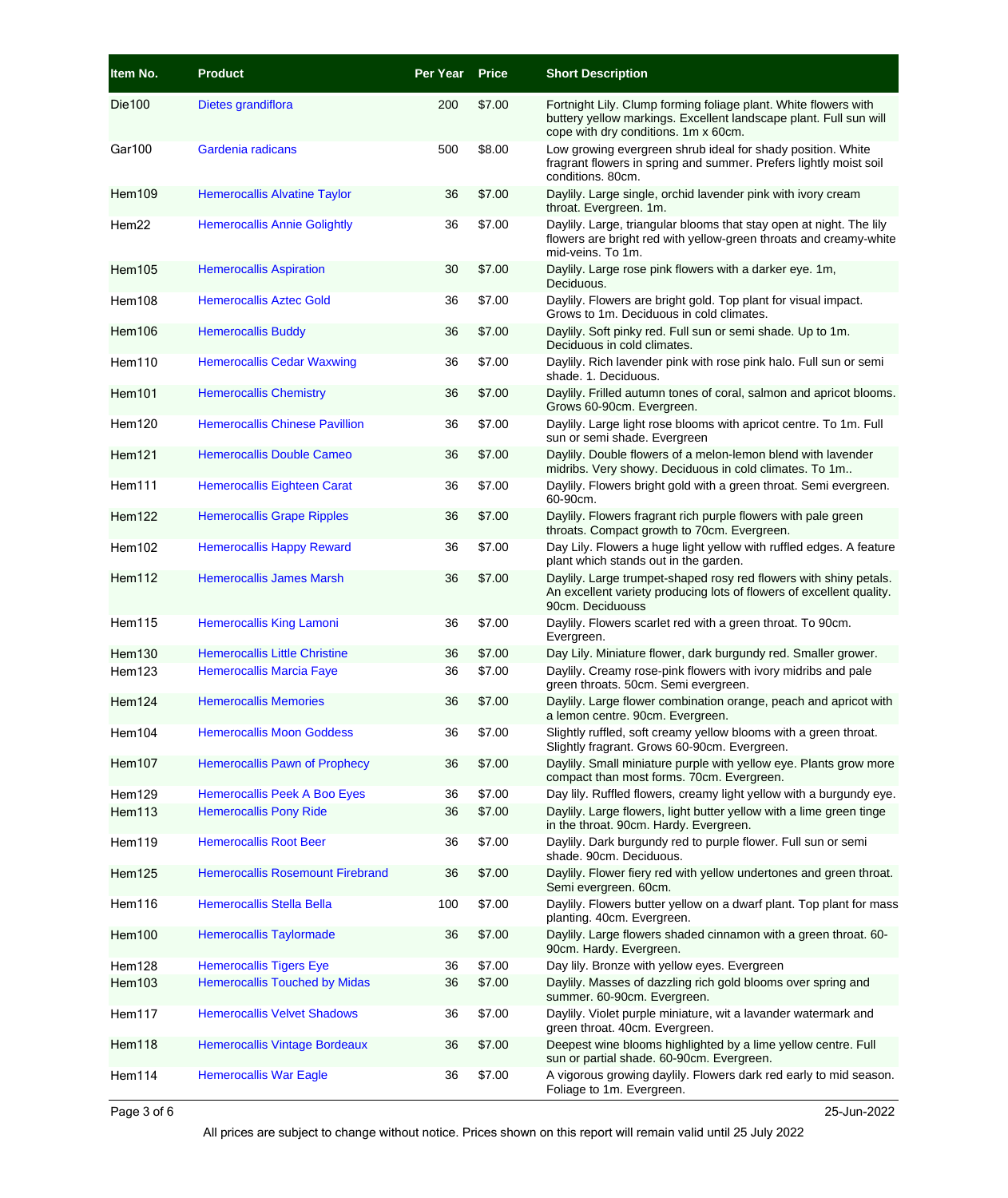| Item No.      | <b>Product</b>                                   | Per Year | <b>Price</b> | <b>Short Description</b>                                                                                                                                                                                                                           |
|---------------|--------------------------------------------------|----------|--------------|----------------------------------------------------------------------------------------------------------------------------------------------------------------------------------------------------------------------------------------------------|
| <b>Heu100</b> | <b>Heuchera Dark Secret</b>                      | 200      | \$7.00       | Leaves are heavily ruffled in a deep purple-bronze with a slight<br>silver sheen. Use as a feature or border plant. 30cm.                                                                                                                          |
| <b>Hyd110</b> | Hydrangea macrophylla Alpengluhen                | 100      | \$8.00       | Flowers are rosy red well shaped mophead. Can be used as a<br>cut flower bloom. Easy care, robust. 1.5m.                                                                                                                                           |
| <b>Hyd103</b> | Hydrangea macrophylla Blaumeise                  | 100      | \$8.00       | Lacecap. Sky blue blooms. Deciduous. 1m.                                                                                                                                                                                                           |
| <b>Hyd101</b> | Hydrangea macrophylla Blue Wave                  | 100      | \$8.00       | Attractive lace-cap type, long flowering period. The original blue<br>flower colour is maintained in acid soils, and aided by the addition<br>of an acid fertiliser or aluminium sulphate. Prune after flowering.<br>$1.5 \times 1.5$ m.           |
| <b>Hyd112</b> | Hydrangea macrophylla Bridal Bouquet             | 100      | \$8.00       | Lovely white variety that grows to only 3ft(1m) tall so is ideal in<br>the smaller garden. Great in tubs or pots. Has neat cup shaped<br>cream to white flowers and is happy in sun or shade as long as<br>the soil is not too dry. Mop head.      |
| Hyd111        | Hydrangea macrophylla Colonel<br>Durham          | 100      | \$8.00       | An excellent pink mophead hydrangea one of the best. Prefer<br>semi shade but will tolerate sun. Will change colour to mauve in<br>acid soils. 1.2m                                                                                                |
| <b>Hyd113</b> | Hydrangea macrophylla Immaculata                 | 100      | \$8.00       | Flowers open cream changing to pure white. This variety prefers<br>semi shade. Lower growing. 1m.                                                                                                                                                  |
| <b>Hyd107</b> | Hydrangea macrophylla Libelle                    | 100      | \$8.00       | One of the best white lacecaps with a touch of blue in the<br>centre.Excellent disply. 1.5m.                                                                                                                                                       |
| <b>Hyd116</b> | Hydrangea macrophylla Madame<br><b>Bardsee</b>   | 100      | \$8.00       | Large heads rose pink purplish young growth. 1m                                                                                                                                                                                                    |
| <b>Hyd117</b> | Hydrangea macrophylla Magical Pearl              | 100      | \$8.00       | Rich creamy flowers open fully and retain a hint of cream. Fairly<br>sun tolerant for a white mophead and grows 1.5m in height.                                                                                                                    |
| <b>Hyd119</b> | Hydrangea macrophylla Mathilda<br><b>Gutges</b>  | 100      | \$8.00       | One of the best blues with cobalt blue mop head flowers. Needs<br>an acid soil to perform well. Can be used as a tub plant for<br>outdoor use. 1.2m.                                                                                               |
| <b>Hyd106</b> | Hydrangea macrophylla Merville<br>Sanguine       | 100      | \$8.00       | Blood red to wine purple. One of the richest darkest reds. 1.5m                                                                                                                                                                                    |
| <b>Hyd105</b> | Hydrangea macrophylla Montgomery                 | 100      | \$8.00       | In acid soil the purple magenta flowers have a blue luster in the<br>centre. The flowers can vary from rich ruby red in alkaline soil to<br>beetroot purple in strongly acid soil. Reasonably sun tolerant and<br>great for drying. Mophead. 1.3m. |
| Hyd114        | Hydrangea macrophylla Princess<br>Juliana        | 100      | \$8.00       | Rich creamy flowers open fully and retain a hint of cream. Fairly<br>sun tolerant for a white mophead and grows 1.5m in height.                                                                                                                    |
| <b>Hyd115</b> | Hydrangea macrophylla Red Emperor                | 100      | \$8.00       | Neat round flower heads that try to stay red even in acid<br>conditions. In Akaline soils flowers are a rich vivid crimson. Good<br>cut flower. 1.3m. Mophead.                                                                                     |
| <b>Hyd120</b> | Hydrangea macrophylla Red Start                  | 100      | \$8.00       | (syn: H. Rotschwanz, H. Red Star) Rich red wine florets and two<br>toned white and red true flowers, 1.5m.                                                                                                                                         |
| <b>Hyd100</b> | Hydrangea macrophylla Renate<br><b>Steiniger</b> | 100      | \$8.00       | Compact patio hydrangea. Excellent mid blue mop head. Long<br>flowering period. Hardy. 1.2m x .75m. This hydrangea turns pink<br>in our potting mix.                                                                                               |
| <b>Hyd121</b> | Hydrangea macrophylla Rosita                     | 100      | \$8.00       | Rounded clusters of deep pink flowers in alkaline or neutral soil<br>and mauve to violet in acid soil. 1.2m.                                                                                                                                       |
| <b>Hyd118</b> | Hydrangea macrophylla Snowball                   | 100      | \$8.00       | (syn: H. Schneeball) Rounded and compact on a tidy bush. Ideal<br>container or garden planting.                                                                                                                                                    |
| Hyd122        | Hydrangea macrophylla Trophy                     | 100      | \$8.00       | Dwarf growing hydrangea with mid pink flowers late spring into<br>summer. 1m. Deciduous. Mophead. Alkaline soil.                                                                                                                                   |
| <b>Hyd124</b> | Hydrangea paniculata Limelight                   | 100      | \$8.00       | Large panicles of white flowers tinged green. Can be used as a<br>hedge. 1.2m.                                                                                                                                                                     |
| <b>Hyd104</b> | Hydrangea serrata Preziosa                       | 100      | \$8.00       | Large heads rose pink Purplish young growth. 1m                                                                                                                                                                                                    |
| lle100        | <b>Ilex crenata Sky Pencil</b>                   | 200      | \$7.00       | Japanese Sky Pencil Holly. Tight columnar type growth. Use as a<br>feature against walls or along driveways. Prefers full sun or part<br>shade. 3m x 1m. Hardy.                                                                                    |
| Lav100        | <b>Lavander Arabian Nights</b>                   | 300      | \$6.00       | Select form of English lavander. Darker blue flowers. Full sun<br>well drained site. 80cm                                                                                                                                                          |
| <b>Lav101</b> | <b>Lavander Grosso</b>                           | 200      | \$6.00       | Select form of English lavander. Mid blue flowers. Full sun well<br>drained site. 70-80cm                                                                                                                                                          |
| Lep100        | Leptospernum Martinii                            | 300      | \$8.00       | Large flower flat form single pink is a great variety for bees and<br>honey production. Very showy shrub in flower. 2-3m                                                                                                                           |
| Leu100        | <b>Leucanthemum Sparkles</b>                     | 100      | \$7.00       | Excellent low growing plant with daisy type flowers. Flowers<br>through out the year. Prefers full sun. 30cm.                                                                                                                                      |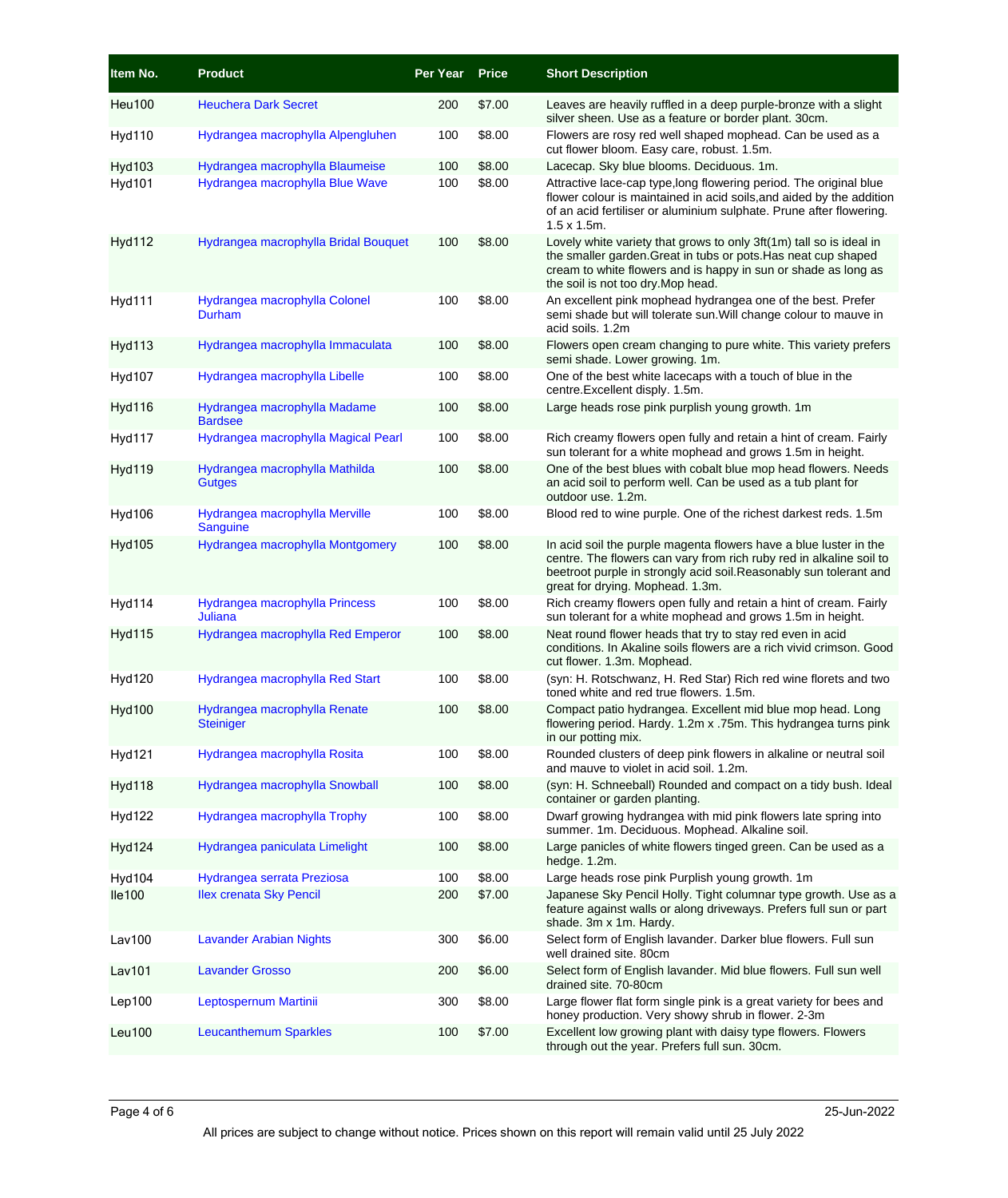| Item No.      | <b>Product</b>                            | Per Year | <b>Price</b> | <b>Short Description</b>                                                                                                                                                                                                        |
|---------------|-------------------------------------------|----------|--------------|---------------------------------------------------------------------------------------------------------------------------------------------------------------------------------------------------------------------------------|
| Lom100        | <b>Lomandra Lime Tuff</b>                 | 5000     | \$7.00       | Australian Grass. One of the best ornamental grasses in<br>existence, thrives in a wide variety of conditions and always<br>tends to look good. Easy care with near zero maintenance. Plant<br>at 80cm to 1m spacings. 70-80cm. |
| <b>Nan100</b> | Nandina domestica Pygmaea                 | 900      | \$7.00       | Popular shrub with coppery orange red foliage color in winter.<br>Very hardy plant. 1m.                                                                                                                                         |
| <b>Nan101</b> | <b>Nandina Gulfstream</b>                 | 400      | \$7.00       | New release nandina. Forms a compact shrub to 1 metre. New<br>growth coppery red color. Very hardy.                                                                                                                             |
| PhI101        | <b>Phlox subulata</b>                     | 200      | \$7.00       | Groundcover plant forming a dense cover 10cm high and up to<br>80cm wide. Masses of bright pink flowers in spring. Hardy.                                                                                                       |
| Pho101        | <b>Photinia Red Robin</b>                 | 1000     | \$7.00       | Brilliant deep crimson new growth in early spring. A top hedge<br>plant. Withstands hard pruning. Plant about 80cm to 1m apart.                                                                                                 |
| Pim101        | Pimelia prostrata Arataki                 | 200      | \$7.00       | New Zealand Native. Groundcover shrub, small blue green<br>leaves and small white flowers in spring. Grows up to 1m wide<br>but only 10cm high. Full sun or semi shade. Hardy.                                                  |
| Pit100        | Pittosporum Little Kiwi                   | 500      | \$7.00       | Dwarf growing Pittosporum which can be forms as a compact ball<br>or used as a low border hedge. Prune to size and shape as<br>required. Hardy. 60cm.                                                                           |
| Pro101        | Prostranthera cuneata                     | 200      | \$7.00       | Alpine mint bush. Deep green foliage, small white flowers in<br>spring. Strong minty aroma. 80cm. Hardy. Full sun well drained<br>soil.                                                                                         |
| Pro100        | Prostranthera poorinda Ballerina          | 100      | \$7.50       | Mint Bush. Australian Native. Tight growing shrub to about 1.5m.<br>Masses of white flowers in spring and summer. Full sun well<br>drained soil.                                                                                |
| <b>Rho109</b> | <b>Rhododendron Bibiana</b>               | 50       | \$8.00       | Magnificent red flowers held in a cone shaped truss. Vigorous.<br>Early season. 2.5m +                                                                                                                                          |
| <b>Rho101</b> | <b>Rhododendron Bumblebee</b>             | 100      | \$8.00       | Hybrid (R. Blue Peter x R. Purple Splendour) Very showy purple<br>flowers with a darker spotted throat. Vigorous. Mid to late<br>season, 2m.                                                                                    |
| <b>Rho120</b> | <b>Rhododendron Cheer</b>                 | 50       | \$8.00       | Clear pink tight truss on a shrub to about 1.2 to 1.5 metres. Mid<br>season.                                                                                                                                                    |
| <b>Rho112</b> | <b>Rhododendron Daphnoides</b>            | 100      | \$8.00       | Prolific trusses of purple flowers. Unusual daphne type foliage.<br>Compact shrub. Mid to late season. 1.2m.                                                                                                                    |
| <b>Rho110</b> | <b>Rhododendron Dora Amateis</b>          | 50       | \$8.00       | Excellent dwarf rhodo with prolific white spicy scented flowers.<br>Early season. 1m.                                                                                                                                           |
| <b>Rho108</b> | <b>Rhododendron Drum Major</b>            | 50       | \$8.00       | Bright blood red flowers in a large compact truss on an open<br>plant. Early to mid season. 3m+.                                                                                                                                |
| <b>Rho111</b> | <b>Rhododendron Fastuosum Flore Plena</b> | 20       | \$8.00       | Large flowers lavander blue to mauve with darker inner spotting.<br>Long flowering. mid to late season. 2m.                                                                                                                     |
| <b>Rho100</b> | <b>Rhododendron Gwilt-King</b>            | 50       | \$8.00       | A very showy Rhododendron with masses of red blooms in<br>spring. Leaves have a rust like tormentum on the underside.<br>1.2m x 2m across.                                                                                      |
| Rhod 119      | <b>Rhododendron Maddenii</b>              | 50       | \$7.00       | Species. Large trumpet flowers near pure white up to 10cm long<br>in loose truss. Very fragrant. Shrub up to 2m with dark glossy<br>leaves. Compact.                                                                            |
| <b>Rho104</b> | <b>Rhododendron Michaels Pride</b>        | 50       | \$8.00       | Large lily like trumpets, creamy yellow with lemon fragrance.<br>Attractive bronze foliage. Mid season. 1.5m.                                                                                                                   |
| <b>Rho119</b> | <b>Rhododendron President Roosevelt</b>   | 50       | \$8.00       | Compact Rhodo well known for its golden variegated foliage.<br>Flowers carmine red late season, 1.5m                                                                                                                            |
| <b>Rho107</b> | <b>Rhododendron Princess Alice</b>        | 50       | \$8.00       | Compact shrub with deep green glossy leaves. Flowers white.<br>Highly scented. Possibly a sport of R. fragrantissima.                                                                                                           |
| <b>Rho113</b> | <b>Rhododendron Raingold</b>              | 50       | \$8.00       | Large tight truss of trumpet flowers white with bold pink margins.<br>2m.                                                                                                                                                       |
| <b>Rho103</b> | <b>Rhododendron Rubicon</b>               | 50       | \$8.00       | Cardinal red flowers, black spotted on upper lobe. Compact<br>truss. Glossy deep green foliage. Mid to late season. 1.3m x 1m                                                                                                   |
| <b>Rho118</b> | <b>Rhododendron Safron Queen</b>          | 100      | \$8.00       | Sulphur yellow with darker spotting on upper lobes. Small 4cm<br>trumpet shaped florets in lax flat topped truss. Long narrow<br>glossy leaves. Very showy. Mid season. 1.2m                                                    |
| <b>Rho105</b> | Rhododendron Virginia Richards            | 50       | \$8.00       | Pink buds open soft pink with an apricot throat. Leaves are dark<br>green and glossy. A popular variety. Flowers October. 1.8m.                                                                                                 |
| <b>Rho106</b> | <b>Rhododendron Winsome</b>               | 50       | \$8.00       | Bright cerise pink bell flowers cover the bush mid spring.<br>Compact growing. 1.2m                                                                                                                                             |
| <b>Ros100</b> | Rosmarinus officinalis Alba               | 200      | \$7.00       | Upright white flowered rosemary. Makes a good hedge. Full sun.<br>1.2m. Prune to size and shape.                                                                                                                                |